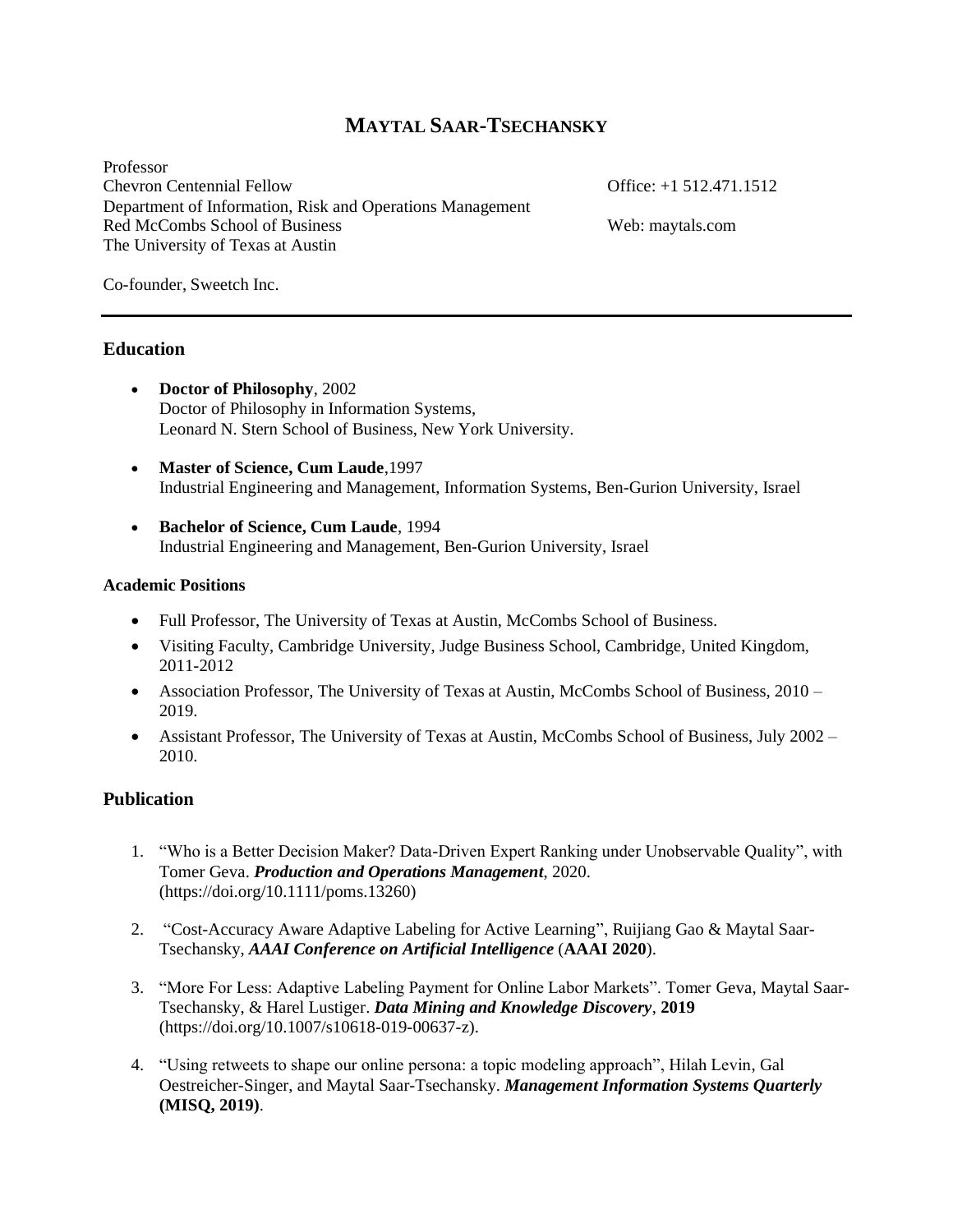An earlier version was published in ICIS 2016: "Using Retweets to Shape our Online Persona: A Topic Modeling Approach", with Hilah Geva and Gal Oestreicher-Singer, *International Conference on Information Systems*, **2016**.

5. "The Right Music at the Right Time: Adaptive Personalized Playlists Based on Sequence Modeling", Elad Liebman, Maytal Saar-Tsechansky, and Peter Stone. *Management Information Systems Quarterly* **(MISQ)**, **2019**.

> An earlier version was published in AAMAS 2015: "DJ-MC: A Reinforcement-Learning Agent for Music Playlist Recommendation", Elad Liebman, Maytal Saar-Tsechansky, and Peter Stone. Proceedings of the 14th *International Conference on Autonomous Agents and Multiagent Systems* (**AAMAS 2015**), 2015. (Top-tier Artificial Intelligence conference, 24% acceptance).

- 6. "A Scalable Preference Model for Autonomous Decision-Making", Markus Peters, Maytal Saar-Tsechansky, Wolfgang Ketter, Sinead Williamson, Perry Groot, and Tom Heskes, *Machine Learning*, **2018**, https://doi.org/10.1007/s10994-018-5705-5
- 7. "Information Systems for a Sustainable Smart Electricity Grid", Wolfgang Ketter, John Collins, Ori Marom, and Maytal Saar-Tsechansky. *ACM Transactions on Management Information Systems (TMIS)*, Volume 9 Issue 3, November 2018.
- 8. "Active Learning with Multiple Localized Regression Models", Meghana Deodhar, Joydeep Ghosh, and Maytal Saar-Tsechansky. *INFORMS Journal on Computing, Vol 9:3, pp 503-522. 2017.*
- 9. "Designing Better Playlists with Monte Carlo Tree Search", Elad Liebman, Piyush Khandelwal, Maytal Saar-Tsechansky, and Peter Stone. The Twenty-Ninth *AAAI Conference on Innovative Applications of Artificial Intelligence (IAAI-17)*, **2017** (25% acceptance rate).
- 10. "Who is a Good Decision Maker? Data-Driven Expert Ranking under Unobservable Quality", Tomer Geva and Maytal Saar-Tsechansky, *International Conference on Information Systems*, **2016**.
- 11. "The Business of Business Data Science", Maytal Saar-Tsechansky, Editorial, *Management of Information Systems Quarterly* **(***MISQ***)**, **2015**.
- 12. "Collaborative Information Acquisition for Data-Driven Decisions", Danxia Kong and Maytal Saar-Tsechansky. *Machine Learning***, (2014)**, Volume 95, Issue 1, pages 71-86.
- 13. "A Reinforcement Learning Approach to Autonomous Decision-Making in Smart Electricity Markets", With Markus Peters, Wolf Ketter, and John Collins. *Machine Learning*, (**2013**) 92:5–39.

An earlier version was published in ECML 2012: "Autonomous data-driven decisionmaking in Smart Electricity Markets", *The European Conference on Machine Learning*  (*The European Conference on Machine Learning and Principles and Practice of Knowledge Discovery in Databases*), **ECML-PKDD 2012**, with Markus Peters, Wolf Ketter, and John Collins, 2012. (23% acceptance rate.).

- 14. "Automated data-driven tariff pricing for the Smart Grid", INFORMS Conference on Information Systems and Technology (**CIST 2012**).
- 15. "Selective Data Acquisition for Machine Learning". J. Attenberg, P. Melville, F. Provost, and M. Saar-Tsechansky. In B. Krishnapuram, S. Yu, B. Rao (eds.), "**Cost-Sensitive Machine Learning**", 2012.
- 16. "On Data-Driven Analysis of User-Generated Content". Claudia Perlich, Maytal Saar-Tsechansky, Wojciech Gryc, Mary Helander, Rick Lawrence, Yan Liu, Chandan Reddy, Saharon Rosset. Invited article, *IEEE Intelligent Systems* 25(1) (**2010**) 12-17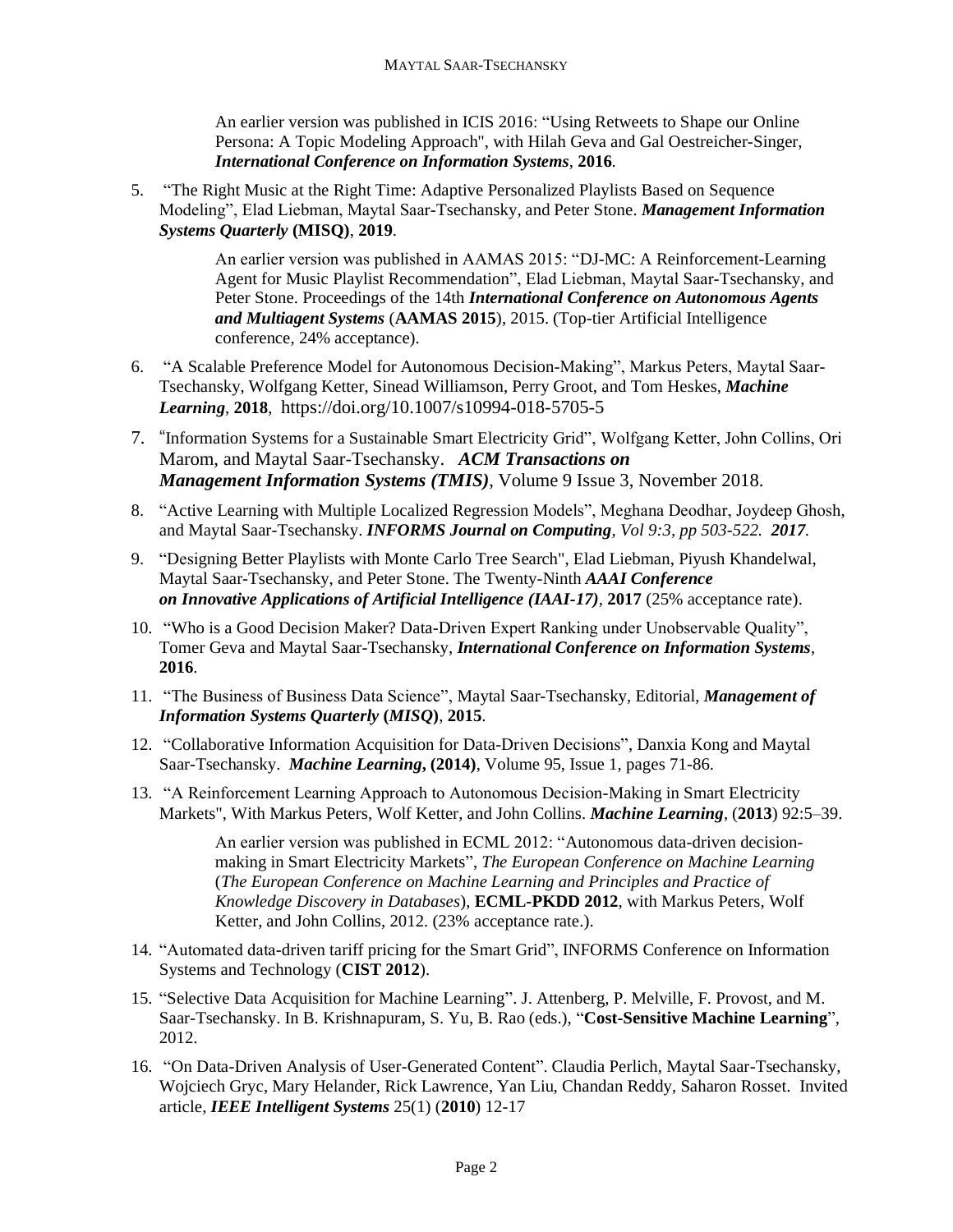- 17. "Adaptive Auction Mechanism Design And the Incorporation of Prior Knowledge". David Pardoe, Peter Stone, Maytal Saar-Tsechansky, Tayfun Keskin, and Kerem Tomak. *INFORMS Journal on Computing*, Vol. 22, No. 3, pp. 353–370, **2010**.
- 18. "A Framework for Collaborative Information Acquisition Policies". Danxia Kong and Maytal Saar-Tsechansky, **Workshop on Information Technology (WITS)**, 2010.
- 19. Danxia Kong and Maytal Saar-Tsechansky, Collaborative Information Acquisition, *Budgeted Learning Workshop***, ICML 2010** (*International Conference on Machine Learning*), 2010.
- 20. Maytal Saar-Tsechansky, Prem Melville and Foster Provost, "Active Feature-Value Acquisition". *Management Science*, 55( 4), pp. 664–684, 2009.
- 21. Paul Tetlock, Maytal Saar-Tsechansky and Sofus Macskassy. "More Than Words: Quantifying Language to Measure Firms' Fundamentals". *Journal of Finance*, 63, 1437-1467, 2008.
- 22. Maytal Saar-Tsechansky and Foster Provost. "Decision-centric Active Learning of Binary-Outcome Models", *Information Systems Research*, Vol. 18, No. 1, pp. 1–19, 2007.
- 23. Maytal Saar-Tsechansky and Foster Provost. "Handling Missing Values When Applying Classification Models". *Journal of Machine Learning Research*, 8(Jul):1623--1657, 2007.
- 24. Foster Provost, Prem Melville, and Maytal Saar-Tsechansky. Data acquisition and cost-effective predictive modeling: targeting offers for electronic commerce. Invited paper to appear In the Proceedings of *The Ninth International Conference on Electronic Commerce*, Minneapolis, 2007.
- 25. Saar-Tsechansky, Duy Vu, Mikhail Bilenko, and Prem Melville. "Intelligent Information Acquisition for Improved Clustering", *Workshop on Information Technologies and Systems* (WITS), 2007.
- 26. David Pardoe, Peter Stone, Maytal Saar-Tsechansky, and Kerem Tomak, "Adaptive Mechanism Design: A Metalearning Approach". In the Proceedings of *The Eighth International Conference on Electronic Commerce***,** 2006.
- 27. Prem Melville, Stewart M. Yang, Maytal Saar-Tsechansky, and Raymond J. Mooney. "Active Learning for Probability Estimation using Jensen-Shannon Divergence", **The** *Proceedings of The 16th European Conference on Machine Learning* (ECML), 2005. 10% acceptance rate.
- 28. Melville, P., Saar-Tsechansky, M., Provost, F. and Mooney, R.J. An Expected Utility Approach to Active Feature-value Acquisition. *The Proceedings of the Fifth International Conference on Data Mining* (ICDM), 2005. 13% acceptance rate.
- 29. David Pardoe, Peter Stone, Maytal Saar-Tsechansky and Kerem Tomak. Adaptive Auctions: Learning to Adjust to Bidders. *Workshop on Information Technologies and Systems* (WITS), 2005. 27% acceptance rate.
- 30. Melville, P., Saar-Tsechansky, M., Provost, F. and Mooney, R.J. Economical Active Feature-value Acquisition through Expected Utility Estimation**.** *Proceedings of the KDD-05 Workshop on Utility-Based Data Mining*, Chicago, IL, August 2005.
- 31. Maytal Saar-Tsechansky and Hsuan Wei-Chen. Variance-Based Active Learning for Classifier Induction. *Workshop on Information Technologies and Systems (***WITS)**, 2005. 27% acceptance rate.
- 32. Maytal Saar-Tsechansky and Foster Provost. "Active Sampling for Class Probability Estimation and Ranking." *Machine Learning*, 54:2, 153-178, 2004.
- 33. Prem Melville, Maytal Saar-Tsechansky, Foster Provost, and Raymond J. Mooney. "Active Feature Acquisition for Classifier Induction." **The Proceedings of** *The Fourth International Conference on Data Mining* **(ICDM)**, 2004. 14% acceptance rate.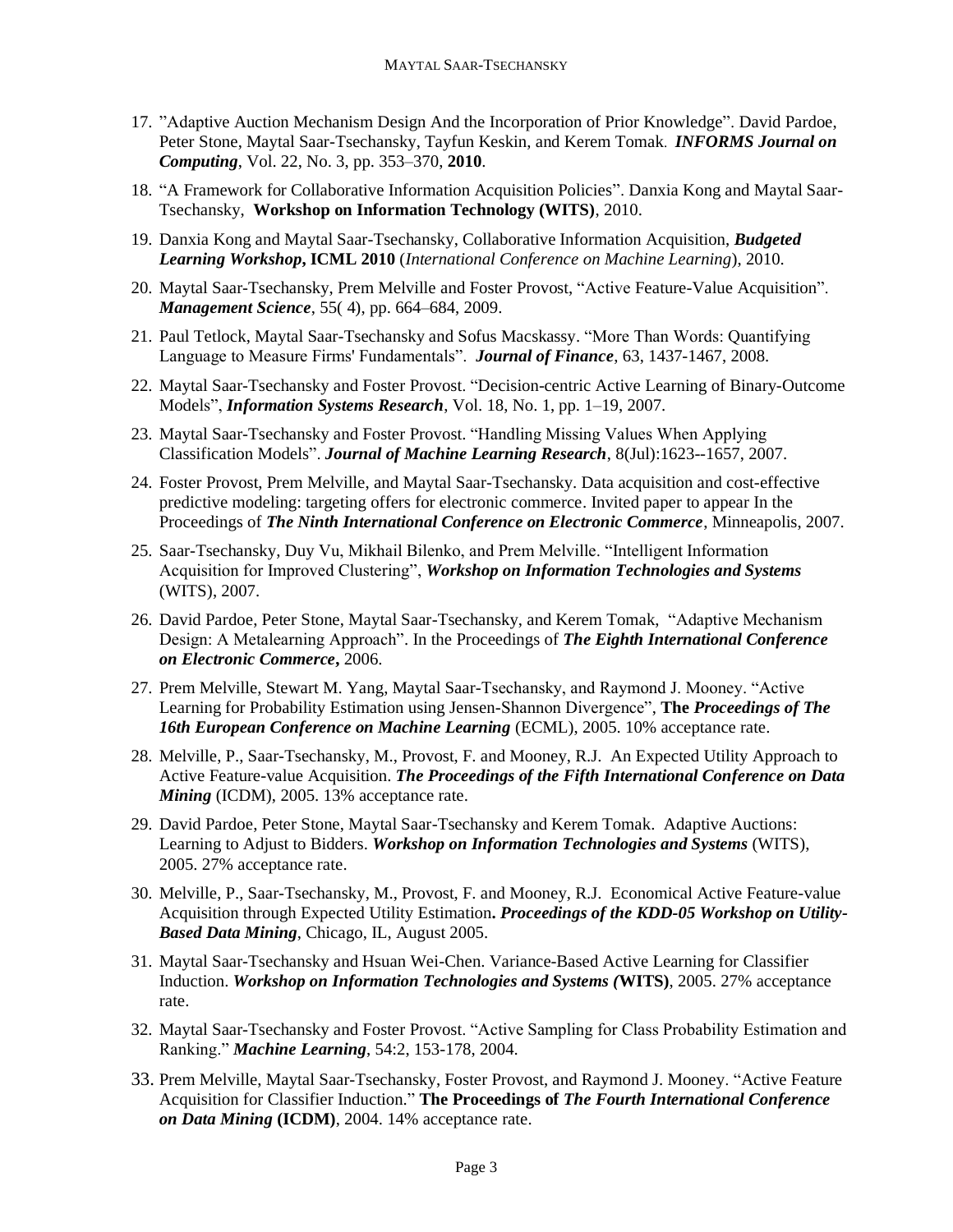- 34. Saar-Tsechansky Maytal and Provost Foster. "Active Learning for Class Probability Estimation and Ranking" **The** *Seventeenth International Joint Conference on Artificial Intelligence* **(IJCAI-01),** 2001. 24% acceptance rate. (An extended version was published in the *Machine Learning Journal*)
- 35. Maytal Saar-Tsechansky, Nava Pliskin, Gadi Rabinowitz., Avi Porath, and Mark Tsechansky, "Monitoring Quality of Care with Relational Patterns". *Topics in Health Information Management*, Vol. 22, N0. 1, 2001.
- 36. Saar-Tsechansky Maytal, Pliskin Nava, Rabinowitz Gadi, and Tsechansky Mark. "Patterns Extraction for Monitoring Medical Practices," *Proceedings of the 34th Hawaii International Conference on Systems Sciences (HICSS)*. IEEE Computer Society Press, 2001. **Best Paper Award**, **Information Technology in Health Care Track.**
- 37. Maytal Saar-Tsechansky, Nava Pliskin, Gadi Rabinowitz, and Avi Porath, "Mining Relational Patterns from Multiple Relational Tables," *Decision Support Systems*, Vol. 27, No. 1-2, 177-195, 1999.

#### **Papers under review, working paper**

- "Augmented Fairness: Algorithm for Biased Decision Makers", with Tong Wang.
- Adaptive Labeling Payment Selection via Calibrating Expected Error Reduction", with Ruijiang Gao. Under review.
- "Personality-Based Content Engineering for Rich Digital Media", Haris Krijestorac, Rajiv Garg, and Maytal Saar-Tsechansky, Revised & Resubmit, Management Information Systems Quarterly (MISQ).
- "Scoring high-risk patients from EHR histories for disease prevention", Working paper, with Mathias Kraus and Stefan Feuerriegel. Last edited July, 2020.

### **Recent Refereed Conference and Workshop Presentations** (with no proceedings)

- Augmented Fairness: Algorithm for Biased Decision Makers", with Tong Wang. **INFORMS Workshop on Data Science** (DSW), 2020.
- "On Data-Driven Inference of Experts' Decision Qualities: New Problems & Algorithms", with Wanxue Dong and Tomer Geva, **INFORMS Workshop on Data Science** (DSW), October 2019. Presented by Wanxue Dong (McCombs Ph.D. student).
- "Personality-Based Content Engineering for Rich Digital Media", Haris Krijestorac, Rajiv Garg, and Maytal Saar-Tsechansky, **INOFRMS** *Conference on Information Systems & Technology* **(CIST)**, **2019**. Presented by Haris Krijestorac.

### **Edited Works**

- Gary M. Weiss, Maytal Saar-Tsechansky, and Bianca Zadrozny (guest editors). Special Issue on Utility-Based Data Mining, *Data Mining and Knowledge Discovery*, 17(2), October 2008.
- Bianca Zadrozny, Gary M. Weiss and Maytal Saar-Tsechansky (editors). *Proceedings of the ACM SIGKDD, International Workshop on Utility-Based Data Mining*, ACM Press, August, 2006.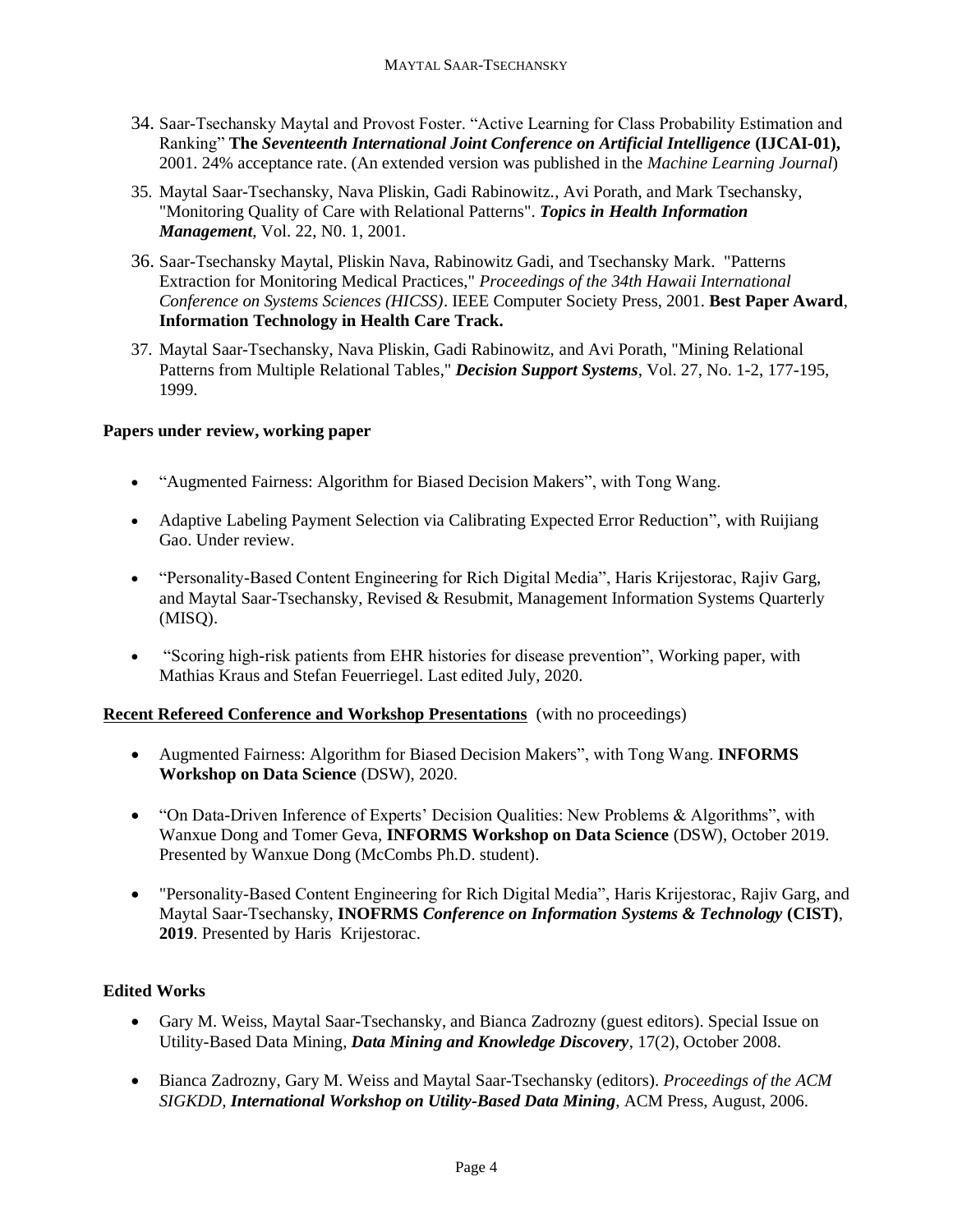• Gary M. Weiss, Maytal Saar-Tsechansky and Bianca Zadrozny (editors). *Proceedings of the ACM SIGKDD, International Workshop on Utility-Based Data Mining*, ACM Press, August 2005.

### **Honors, Awards, and Distinctions**

- The University of Texas at Austin's Bridging Barriers Grand Challenge: "Good Systems" proposal chosen to be the third Bridging Barriers Grand Challenge theme to launch. 2018.
- Nomination for CBA Foundation Advisory Council Award for Teaching Innovation, 2018
- Israel National Cyber Bureau, The Blavatnik Interdisciplinary Cyber Research Center, 2015 (\$50,000).
- Research grant award, Center for Identity, University of Texas at Austin, 2015.
- Summer Research Excellence Award, McCombs School of Business, 2015.
- MBA Applause award, 2013
- Israeli Chief Science Office, (Phase I: \$415,000) , 2014.
- EUCE Grant Award, 2013.
- Research Excellence Grant, The McCombs School of Business, 2013-2014
- Faculty Research Assignment (FRA) for research at Cambridge University, 2011-2012.
- National Science Foundation (NSF) grant: "Active Learning System for Audit Selection", 2006. Co-PI: Daniele Micci-Barreca, \$200,000.
- Chevron Centennial Fellow, The McCombs School of Business
- Nominated for the 2008-09 Trammell/CBA Foundation Teaching Award for Assistant Professors.
- MBA Honor Roll Award for Outstanding MBA Class Instruction, McCombs School of Business, Spring 2006.
- Nominated for the 2006-07 Trammell/CBA Foundation Teaching Award for Assistant Professors, The McCombs School of Business, University of Texas at Austin
- Research Excellence Grant (with Frenkel Ter Hofstede), The McCombs School of Business, 2007-2008.
- Research Grant, The University of Texas at Austin, 2006-2007.
- Research Excellence Grant, The McCombs School of Business, 2005-2006.
- Best Paper Award, The Information Technology in Health Care Track, The 34th Hawaii International Conference on Systems Sciences (HICSS), 2001.
- Winner of the SAP Doctoral Support Award, 2001.
- Fulbright scholarship, 1997.
- Levi Eshkol Scholarship, Israeli Science Ministry, 1996-1997.
- Excellence Award for top ranked students, School of Engineering, Ben-Gurion University; 1992, 1993, 1994.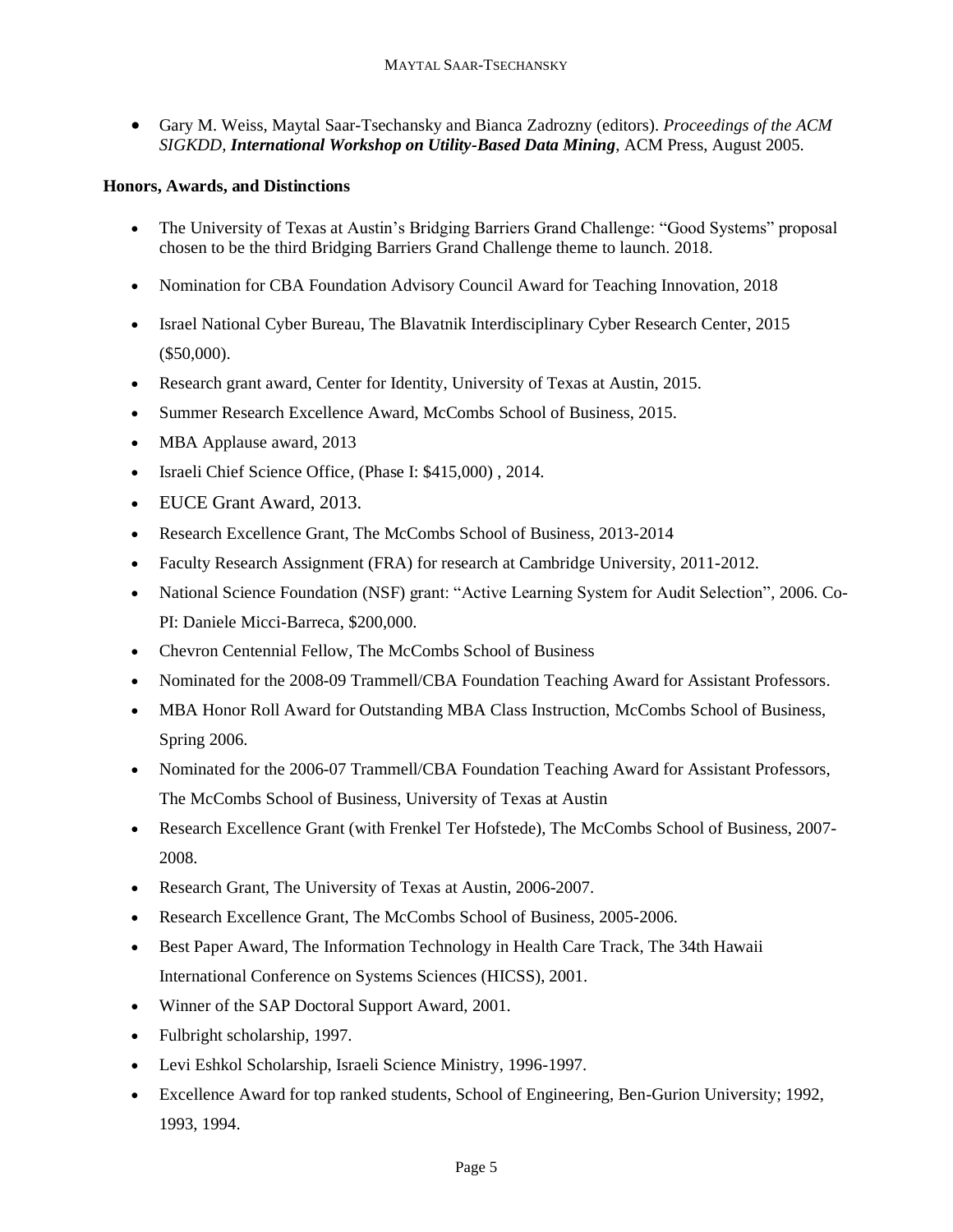• Gruss Scholarship for Outstanding students; 1991, 1992.

### **Recent invited Talks and Panels**

- Keynote, Florida Business Analytics Forum, Tampa, Spring 2020 (Cancelled/delayed)
- IT Teaching Workshop, Georgia Tech, Spring 2020 (Cancelled)
- University of Wisconsin-Milwaukee, Sheldon B. Lubar School of Business, Spring 2020.
- University of Texas Southwestern Medical Center, Artificial Intelligence in Medicine (AIM) Seminar Series, Department of Radiation Oncology, Spring 2020.
- City University of New York, Fall 2019
- University of Maryland at College Park, Robert H. Smith School of Business, Fall 2019
- Keynote: Information Technology Teaching Conference, Wharton School, June 2019
- Duke University, Computer Science & Statistics seminar, Spring 2019
- Notre Dame University, Mendoza College of Business, Spring 2019
- Boston University, Questrom School of Business, Spring 2019
- Cornell University, Operation Technology and Information Management (OTIM) Workshop, Fall 2018
- Temple University, Fox School of Business, Research seminar, Fall 2018
- University of Emory, IS & OM Research Workshop, Summer 2018
- 2018 ISOM Workshop on AI, Machine Learning and Big Data (University of Florida, Warrington)
- University of Michigan State University, Research Seminar, Fall 2018
- Machine Learning and AI in Business Research Panel, Conference on Information Systems and Technology (CIST), 2018.
- University of Minnesota, research seminar, Winter 2018
- University of Iowa, research seminar, Fall 2017.
- École Polytechnique Fédérale de Lausanne (EPFL), research seminar, Switzerland, 2016.

## **Service**

### **Editorial board memberships and roles**

- Editorial board, *Machine Learning*, 2008-present
- Associate Editor, *Information Systems Research*, 2010-2013, 2017-present.
- Associate Editor, *Management Science*, 2020-Present.
- Associate Editor, *INFORMS Journal on Computing*, 2010-2019.
- Ad-hoc Senior Editor, **INFORMS Production and Operations Management** (POM), 2016.
- Ad-hoc Associate Editor, Management Information Systems Quarterly (MISQ), 2019-2020